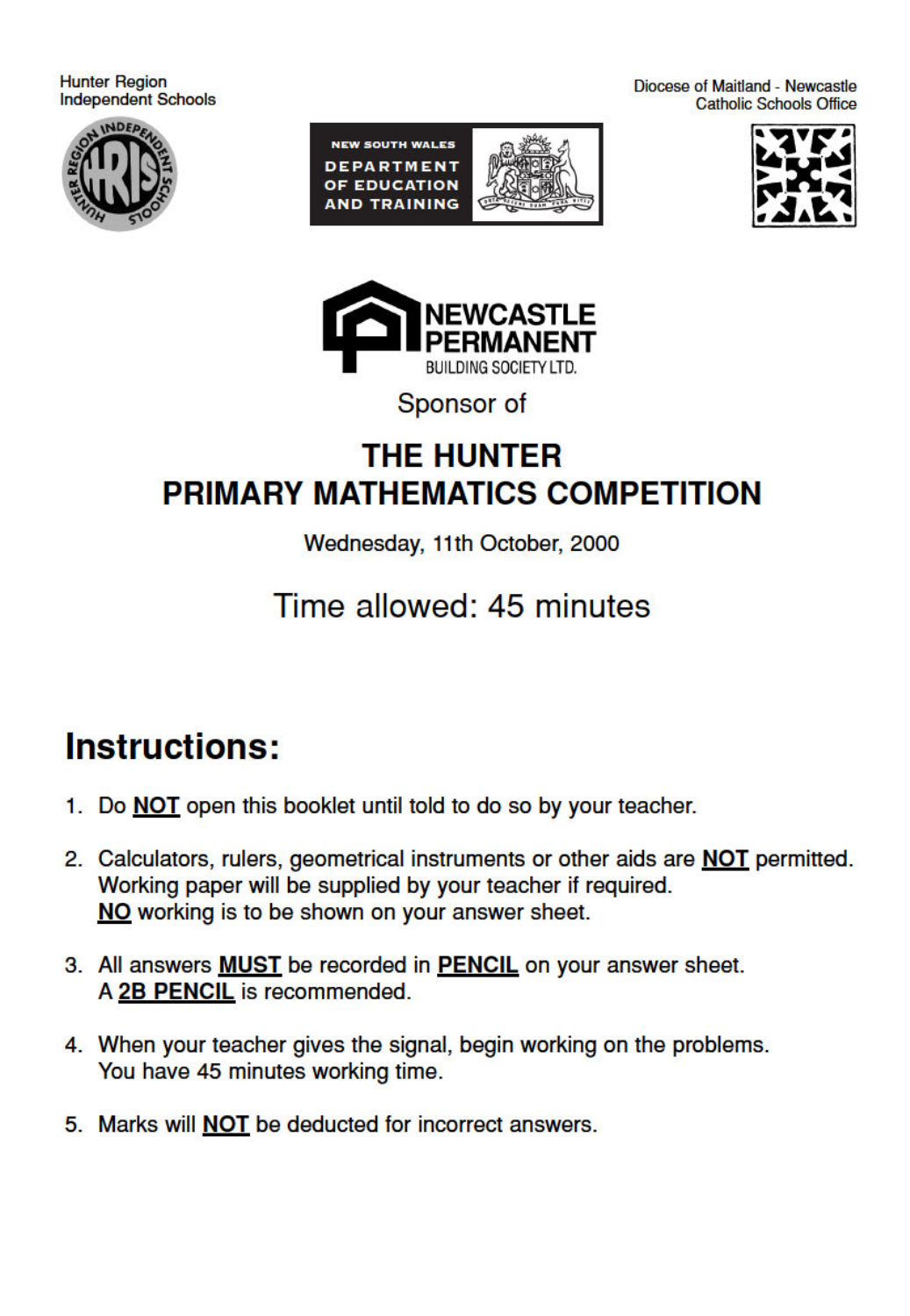## **SECTION A**

Each question in this section is worth 2 marks.

| 1. | The answer is:<br>823<br>$-524$                                                                |                                                         |                         |            |  |  |  |  |
|----|------------------------------------------------------------------------------------------------|---------------------------------------------------------|-------------------------|------------|--|--|--|--|
|    |                                                                                                | $(A) 299$ (B) 301 (C) 309 (D) 399                       |                         |            |  |  |  |  |
| 2. | Jack bought a book for \$13.65 and a magazine for \$4.45. How<br>much did he spend altogether? |                                                         |                         |            |  |  |  |  |
|    |                                                                                                | $(A) $17.00$ (B) \$17.10 (C) \$18.00 (D) \$18.10        |                         |            |  |  |  |  |
| 3. |                                                                                                | A triangular pyramid has how many faces?                |                         |            |  |  |  |  |
|    | $(A)$ 3                                                                                        |                                                         | $(B) 4$ $(C) 5$ $(D) 6$ |            |  |  |  |  |
| 4. | In the decathlon, an athlete is required to compete in how<br>many different events?           |                                                         |                         |            |  |  |  |  |
|    | $(A)$ 5                                                                                        |                                                         | (B) 7 (C) 10 (D) 12     |            |  |  |  |  |
| 5. |                                                                                                | How many axes of symmetry can be drawn on this diagram? |                         |            |  |  |  |  |
|    |                                                                                                |                                                         |                         |            |  |  |  |  |
|    | $(A)$ 1                                                                                        | $(B)$ 2                                                 | $(C)$ 4                 | (D)8       |  |  |  |  |
| 6. |                                                                                                | If $7 \times \square = 707$ then equals:                |                         |            |  |  |  |  |
|    |                                                                                                |                                                         | (A) 11 (B) 101 (C) 539  | $(D)$ 4949 |  |  |  |  |

- $7.$ The 2000 Olympics conducted in Sydney was the 24th Summer Olympic Games to have been staged in the modern era. If future Summer Olympic Games are to be staged in leap years, the Games staged in the year 2024 will be the:
	- (A) 29 th Summer Olympics.
	- (B) 30 th Summer Olympics.
	- (C) 47 th Summer Olympics.
	- (D) 48 th Summer Olympics.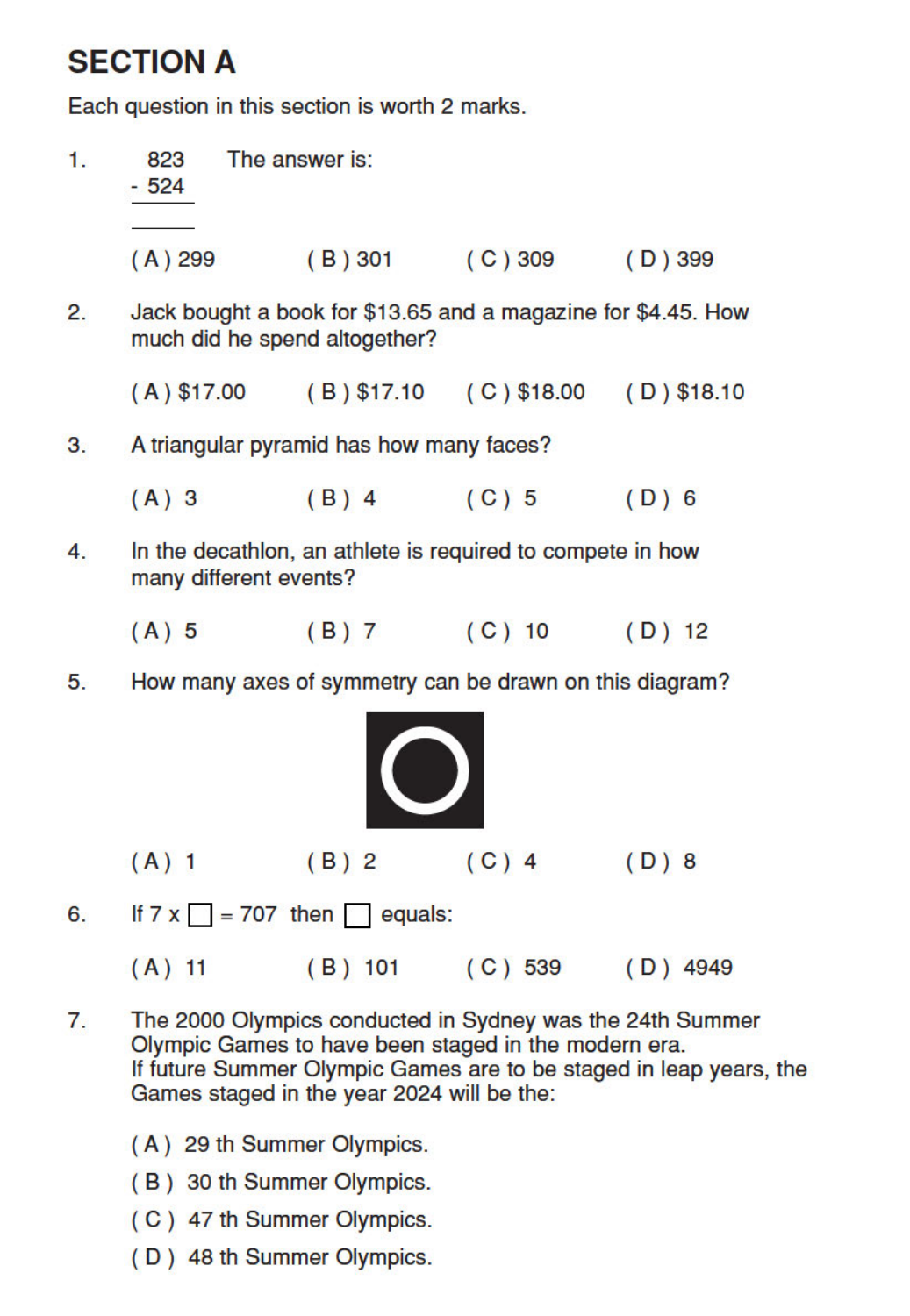8. Separate 1 cm<sup>3</sup> blocks have been glued together to build the solid rectangular prism shown. How many 1cm<sup>3</sup> blocks are there in this prism?



 $(A) 47$   $(B) 60$ 

 $(C)$  74  $(D)$  94

9. The diagram shows how a centimetre rule is used to measure the length of LP. How long is the interval MN?



Erica has \$1.70 and Jose has \$1.50. They share equally the  $11.$ cost of buying a yo-yo which costs \$2.80. How much money would Erica have after they bought the yo-yo?

(A) \$0.30 (B) \$1.10 (C) \$1.30 (D) \$1.40

- Which one of the following does NOT equal 412 354?  $12.$ 
	- $(A)$  400 000 + 10 000 + 2 000 + 300 + 50 + 4
	- $(B)$  400 000 + 12 000 + 300 + 54
	- $(C)$  410 000 + 20 000 + 350 + 4
	- $(D)$  412 000 + 300 + 50 + 4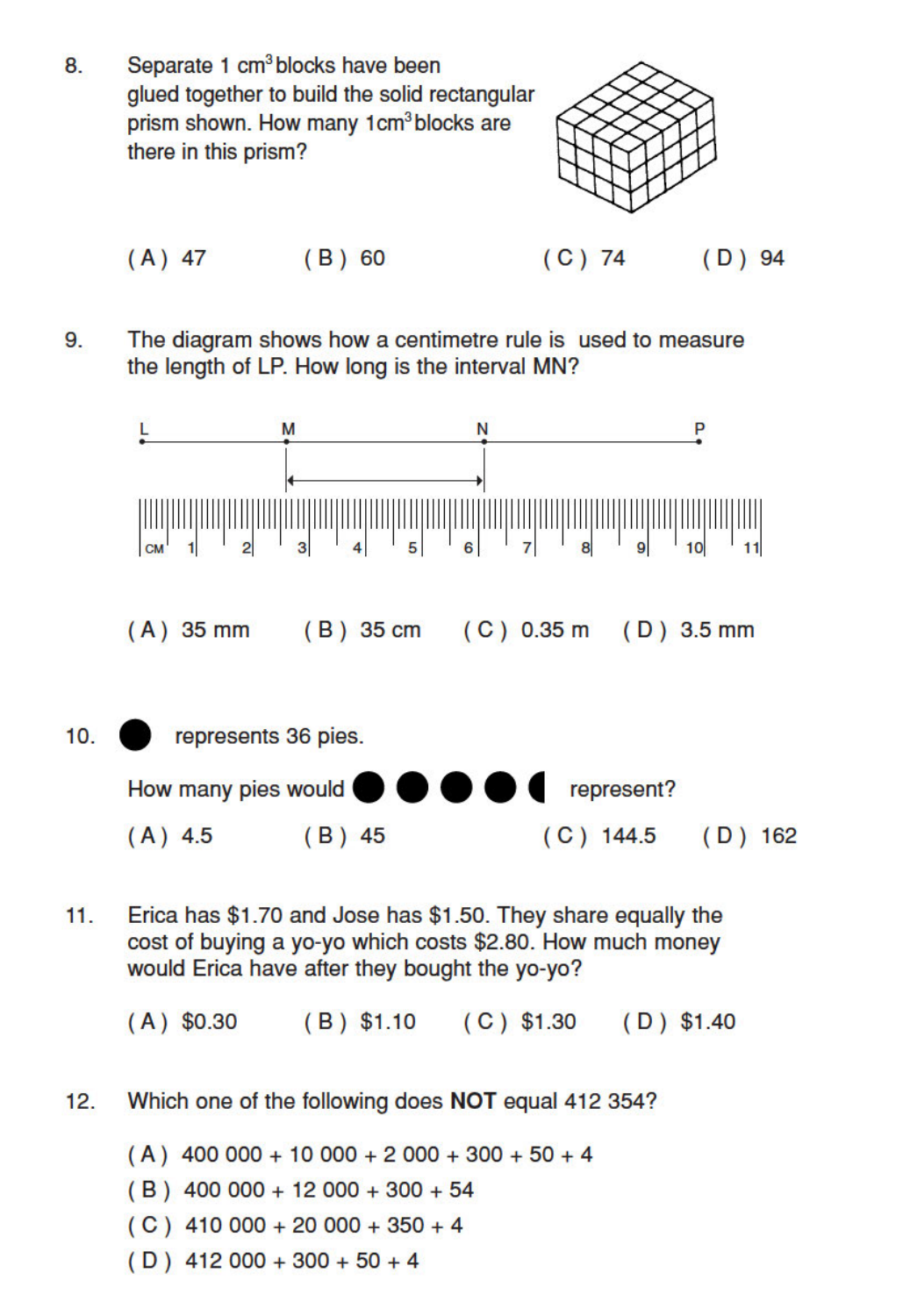- 13. Joel planted a seedling and measured its height at the end of each week for the first four weeks of its growth. He recorded his results using the graph shown. How much did the plant grow during the fourth week?
	- ( A ) 36 cm ( B ) 22 cm ( C ) 14 cm ( D ) 7 cm



14. Yesterday morning, a reliable digital clock showed that it was **"twenty - five minutes past ten".** What time did that clock show **fifty minutes** later?

( A ) 9:35 a.m. ( B ) 10:35 a.m. ( C ) 10:40 a.m. ( D ) 11:15 a.m.

- 15. The difference between two numbers greater than zero is 627. If one of these numbers is 498, then the other number is:
	- (A) 129 (B) 139 (C) 1115 (D) 1125

### **SECTION B**

Each question in this section is worth 3 marks.

- 16. Peter, Paul and Mary live in separate houses on the same side of a country road which runs due north. Mary's house is 22 km north of Peter's and is 14 km south of Paul's. Which one of the following statements is **FALSE?**
	- ( A ) Paul's house is 14 km north of Mary's.
	- ( B ) Peter's house is 36 km south of Paul's.
	- ( C ) Peter's house is 22 km south of Mary's.
	- ( D ) Paul's house is 8 km south of Mary's.





The angle LOP is a right angle.

The angle LOM is half the angle MOP. Which one of the following is **TRUE?**

- $(A)$  The angle LOM = 30<sup>°</sup>
- $(B)$  The angle LOM = 40<sup>o</sup>
- ( C ) The angle LOM =  $45^\circ$
- ( D ) The angle LOM =  $60^{\circ}$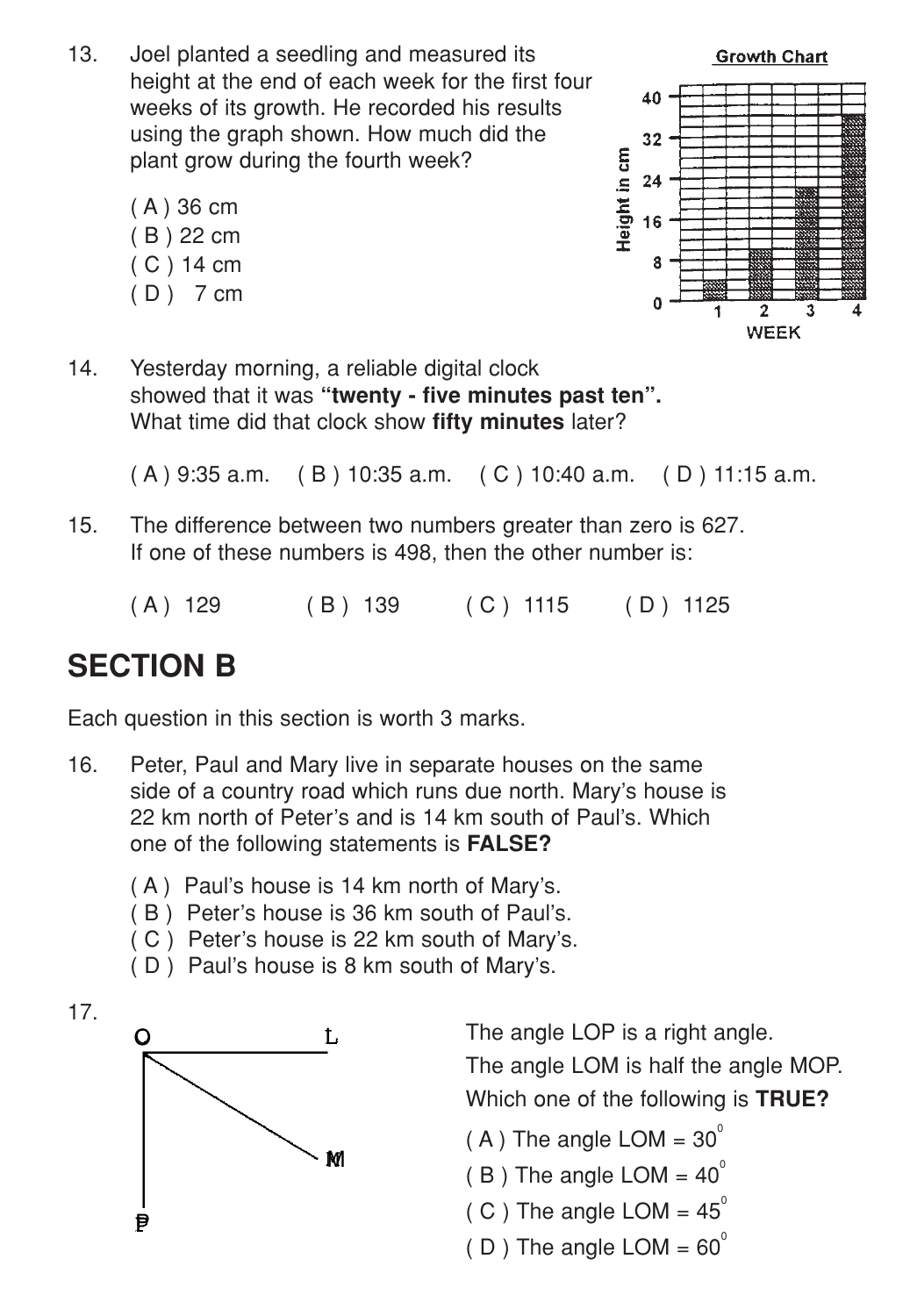18. The table shows the **maximum daily temperature** readings for a school week. What was the **average maximum daily temperature** for that school week?

| <b>DAY</b>       | <b>MAXIMUM</b><br><b>TEMPERATURE</b> |
|------------------|--------------------------------------|
| <b>MONDAY</b>    | $23^{\circ}$ C                       |
| <b>TUESDAY</b>   | $25^{\circ}$ C                       |
| <b>WEDNESDAY</b> | $20^{\circ}$ C                       |
| <b>THURSDAY</b>  | $19^{\circ}$ C                       |
| <b>FRIDAY</b>    | $24^\circ C$                         |
|                  |                                      |

#### $(A)$  22.1<sup>o</sup> C (B) 22.2<sup>o</sup> C (C) 23<sup>o</sup> C (D) 25<sup>o</sup> C

19. Which one of the following is **TRUE?**

 $(A) 1 ha = 100 m<sup>2</sup>$  $(B)$  420 cm = 42 m  $(C) 87 mL = 8.7 L$  $(D)$  0.4 kg = 400 g

20. Guy has \$15.00 to buy five drinks and eight packets of chips. If drinks cost \$1.20 each, and he receives \$2.20 change, how much does each packet of chips cost?

| $(A)$ \$11.60 | $(B)$ \$6.80 | $(C)$ \$1.36 | $(D)$ \$0.85 |
|---------------|--------------|--------------|--------------|
|---------------|--------------|--------------|--------------|

21. Toula uses this bar graph to show how she spends her weekly pocket money.

|   | Amusements |  | ares |  | chool Needs |  |
|---|------------|--|------|--|-------------|--|
| 0 |            |  | 60   |  | o٥          |  |

If Toula earns \$15.00 each week in pocket money, how much more does she spend on **"amusements"** than on **"fares"**?

- $(A)$  \$1.50 (B) \$3.00 (C) \$4.50 (D) \$7.50
- 22. Which one of the following is **NOT** the same as 2%?
	- $(A) 0.2$  (B) (C) (D)
- 23. What is the sum of the digits of the largest four digit number which has a factor of 7?
	- (A) 28 (B) 33 (C) 35 (D) 36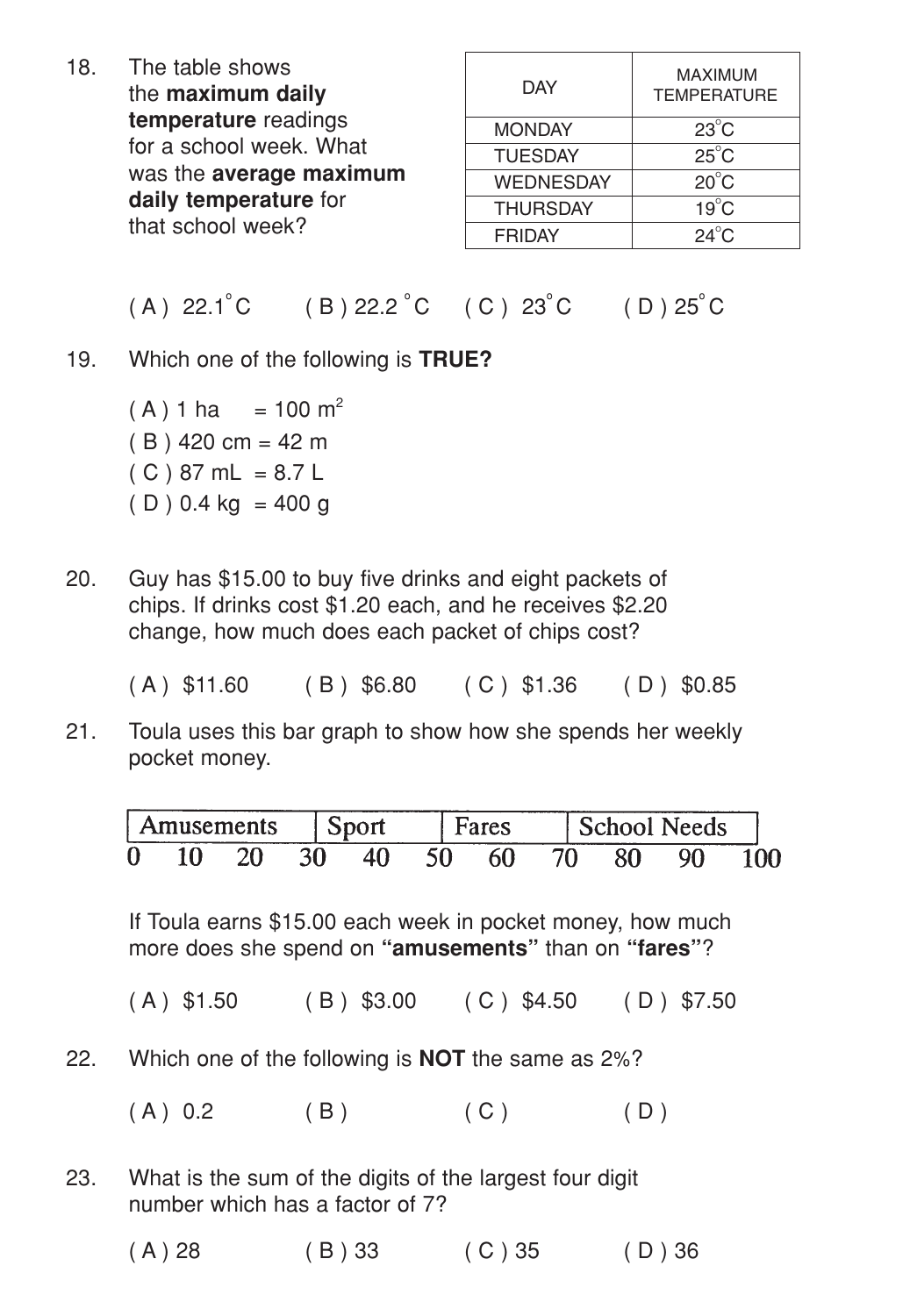- 24. Which group of angles would be the three angles of an **acute angled, isosceles triangle**?
	- $(A)$  45<sup>°</sup>, 45<sup>°</sup>, 90<sup>°</sup>  $(B) 45^\circ, 65^\circ, 70^\circ$  $(C)$  50<sup>°</sup>, 65<sup>°</sup>, 65<sup>°</sup>
	- $(D) 20^\circ, 20^\circ, 140^\circ$
- 25. The diagram shows how a regular hexagon can be formed when two large identical equilateral triangles are overlapped.

If the small shaded equilateral triangle has an area of 4 cm<sup>2</sup>, what would be the area of the regular hexagon LMNOPQ?



 $(D)$  48 cm<sup> $-$ </sup>  $M$ N  $\mathsf{P}\setminus\_\mathsf{O}$ Q

### **SECTION C**

Each question in this section is worth 4 marks.

26. The diagram shows how 8 people can be seated at a row of 3 square tables which have been placed side by side. Only one person is allowed to sit along each side of a table. Note:  $\odot$  represents a seated person.



27. A very fast train travelling at 360 km/h will travel how far in 1 second?

 $(A)$  10 m (B) 60 m (C) 100 m (D) 600 m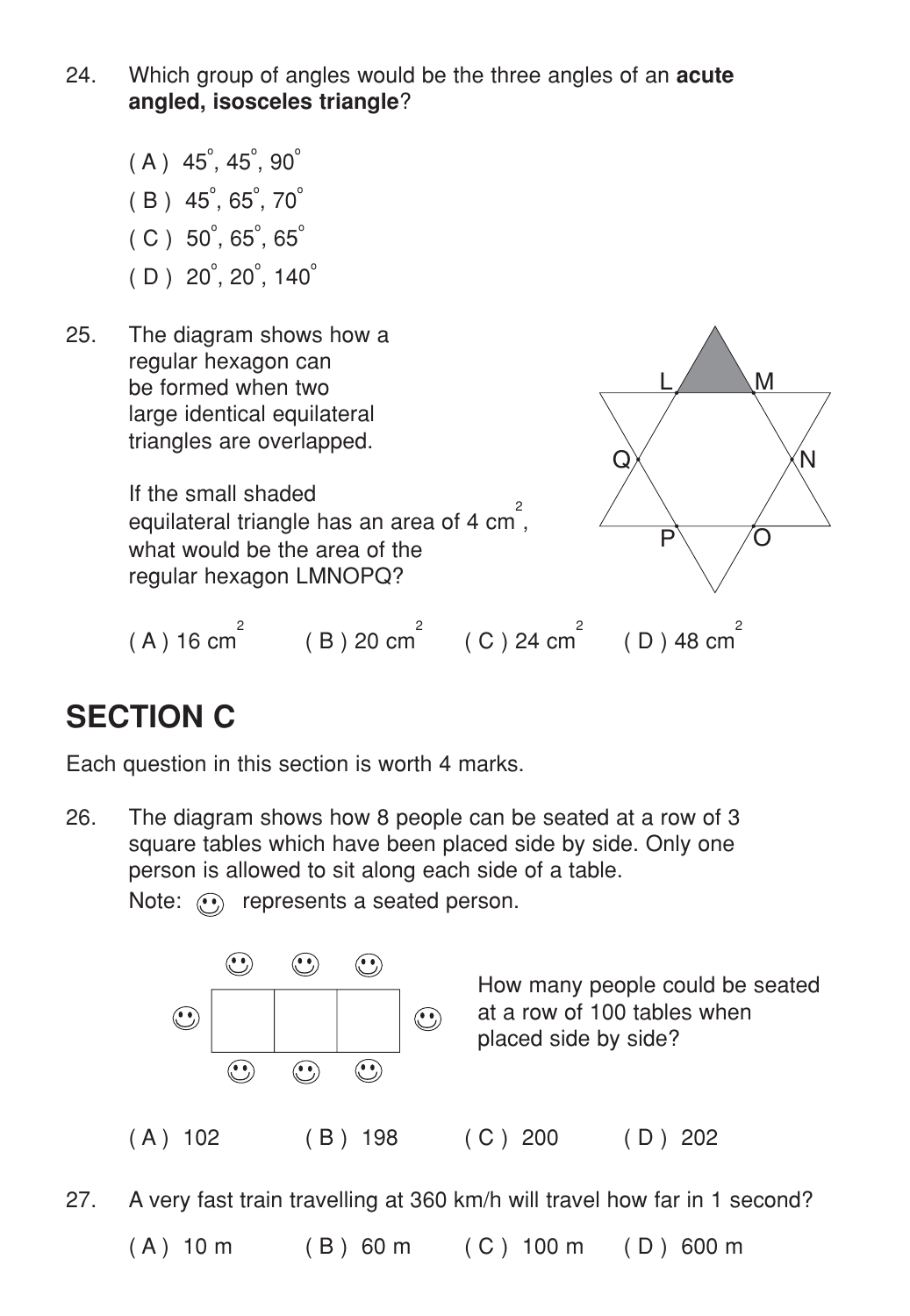- 28. In 1999, Ian Thorpe broke the world record for 200 metres freestyle by swimming a time of 1 minute 46.00 seconds. He swam the first 100 metres in 55.01 seconds. How long did it take him to swim the second 100 metres?
	- ( A ) 51.99 seconds
	- ( B ) 50.59 seconds
	- ( C ) 50.99 seconds
	- ( D ) 1 minute 30.99 seconds
- 29. An example of a sequence of eight consecutive natural numbers is:

3, 4, 5, 6, 7, 8, 9, 10.

Which one of the following statements is **FALSE**?

( A ) The sum of four consecutive natural numbers is even.

( B ) The product of four consecutive natural numbers is even.

( C ) The sum of three consecutive natural numbers is either odd or even.

( D ) The product of three consecutive natural numbers is odd.

30. There are 28 handshakes at a party. Each person at that party shook hands with everyone else once. How many were at that party?

 $(A) 7$  (B) 8 (C) 10 (D) 14



- 32. The first two digit square number is 16. There are six square numbers that have two digits. How many square numbers have three digits?
	- $(A) 21$   $(B) 22$   $(C) 31$   $(D) 84$